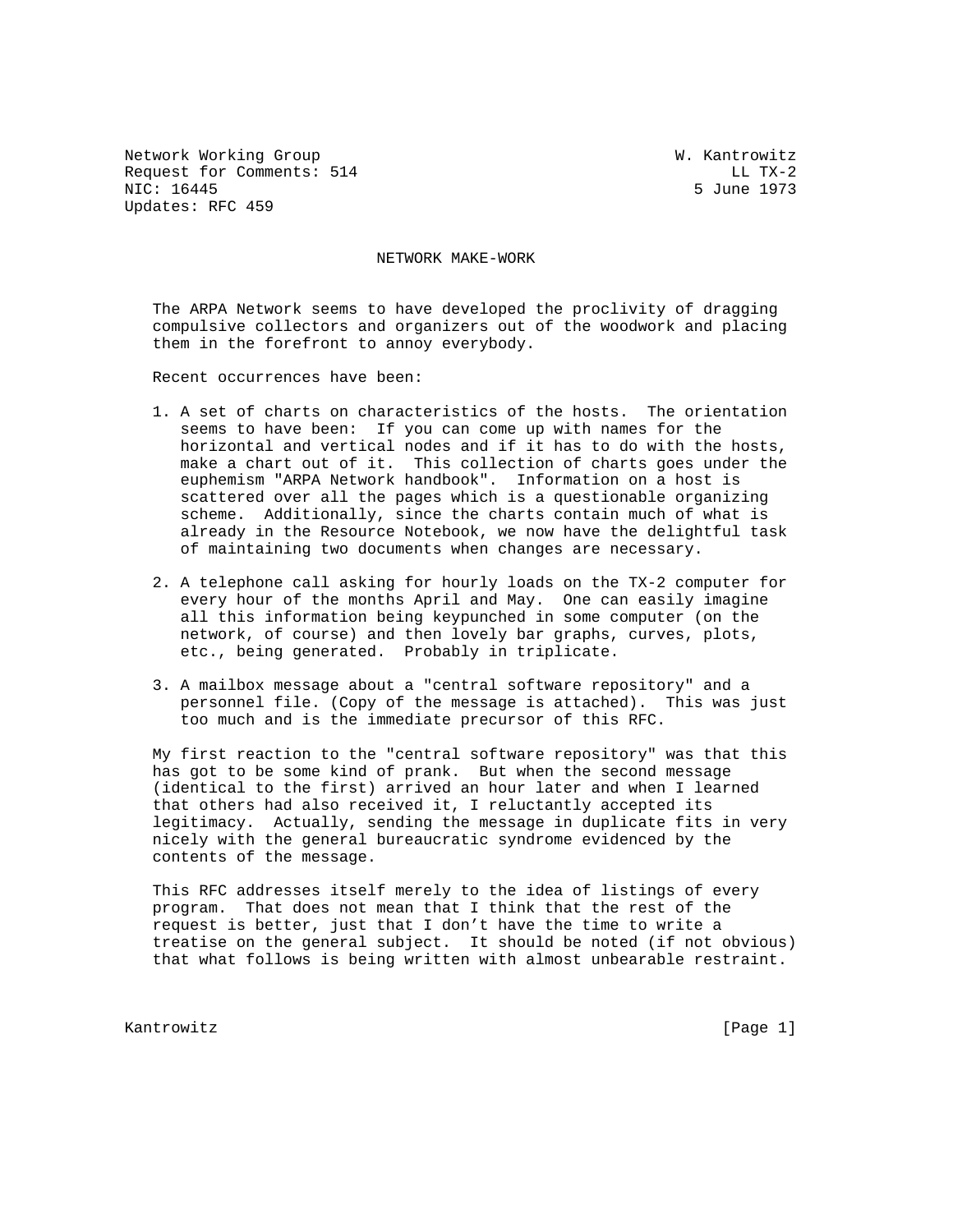Listings of every program available to network users? Has anybody calculated how much paper would be generated? How many trees would have to be cut down for this paper? How many filing cabinets are going to be needed? How is this massive amount of information in its totality going to be of use anyone? Is there going to be an answering service which will answer such questions as to what is on the third line of page 5 of the listings of the editor at a given host? Will one be "required" to send a new listing in order to change a program?

 This material has not been reviewed for public release and is intended only for use with the ARPA network. It should not be quoted or cited in any publication not related to the ARPA network.

plf-2256

 From the point of view of a site such as TX-2, the questions become even more intriguing. Many of our programs are written in assembly language. Should we, therefore, also send along a copy of our (incomplete) assembly language manual? Or should we drop everything else and complete the manual? What about listings of our operating system since the programs make calls upon the system for input output, file management, etc.? (I could go on and on, but the readers should get the idea by now.) Much of this applies to any host, but for a host which has a one-and-only computer,the problems are more acute.

 Once again, may I repeat my plea from RFC 459. There are small research sites on the network. TX-2 is one of them. Please, network community, don't drown us in a sea of make-work. We might get nothing done just keeping up with it. Or is that no longer important?

 In particular, the network community ought to be glad that in the mid 1960's we at TX-2 weren't bombarded with tons of make-work and were able to get something done. What I have in mind is the initial experimentation with a small-scale network prototype with SDC which demonstrated the feasibility of networks and led to the ARPA Network. (Please see reference.) Who knows what we, or some other site, will come up with if given the chance?

 Some people have suggested that I not write this RFC reasoning that if I just ignore it, the problem will go away. But the problem is not going away. If anything, it seems to be getting worse. Silence becomes in effect tacit consent. I do not intend to sit by and sacrifice useful work to satisfy bureaucratic compulsiveness.

Kantrowitz [Page 2]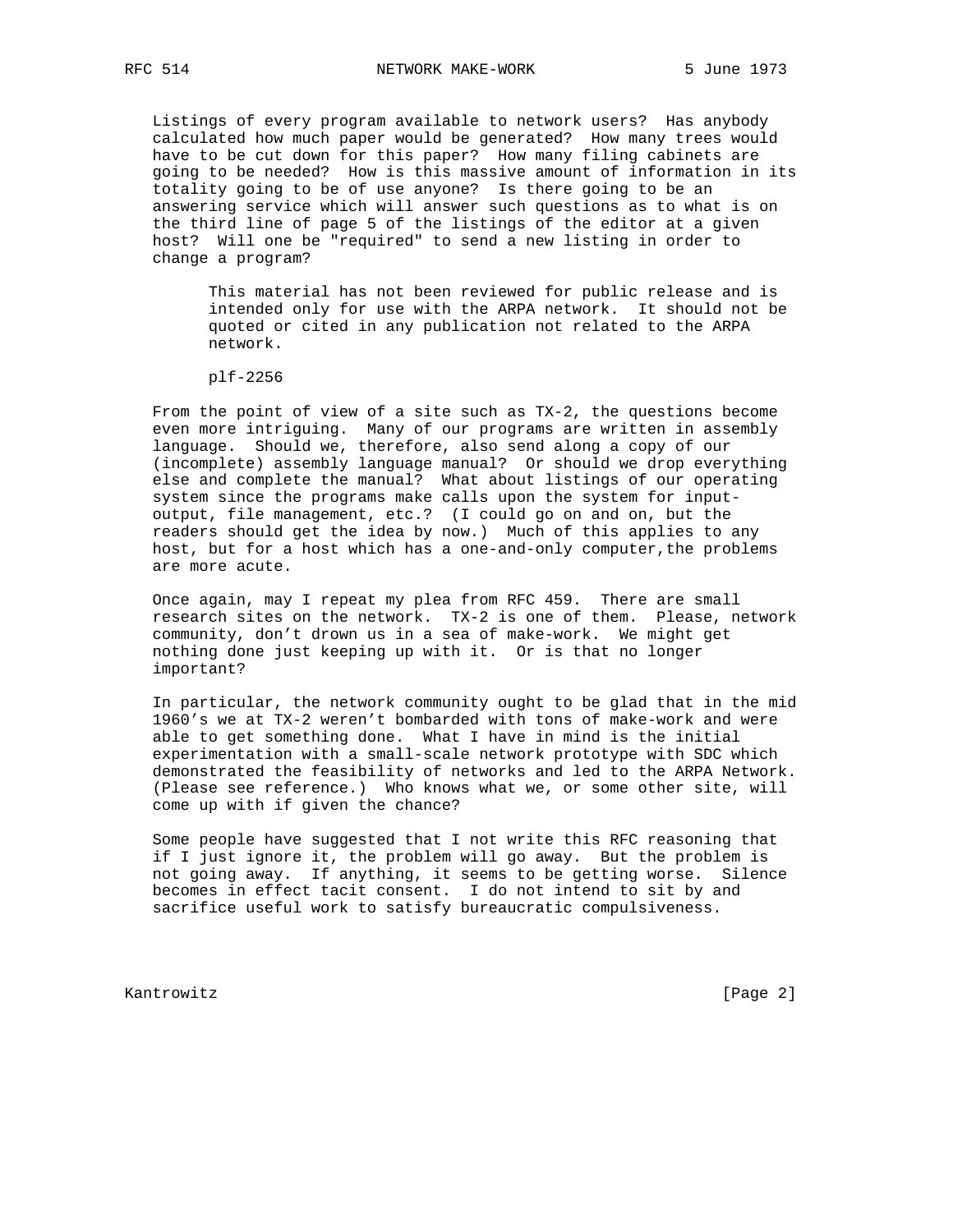It says someplace that one should end on a positive note. OK, here goes: May I respectfully suggest that the next potential perpetrator of network (make) work for someone else think very hard about the justification for it. Also, think about how much time it will take, remembering that not everybody is as fast or brilliant as you are. If you would like positive responses from others, you should consider why someone else should feel motivated to do the work you request. Then put all this down on paper as the introduction to the "work order." Then think some more. Try it on some colleagues. If it has still survived then maybe you have something. Just maybe.

REFERENCE

 T. Marill and L. Roberts, "Toward a Cooperative Network of Time- Shared Computers" in AFIPS Conference Proceedings, November 1966.

WK:sja

attachment

**COPY** 

 NET MAIL FROM SITE USC-ISI RCVD AT 30-MAY-73 10:59:44 ------- DATE 30-MAY-73 0740-PDT FROM RML AT USC-ISI RE: RML CENTRAL SOFTWARE REPOSITORY  $-$ 

RML CENTRAL SOFTWARE REPOSITORY

 RML IN THE CAPACITY OF ARPANET MANAGER IS INTERESTED IN ESTABLISHING AT RML A CENTRAL REPOSITORY OF PROGRAMS ADVERTISED IN THE NETWORK RESOURCES NOTEBOOK BY THE HOST SERVER SITES AS AVAILABLE FOR USE BY NETWORK MEMBERS. IT IS ALSO DESIRED THAT PROGRAMS GENERALLY AVAILABLE FOR USE BY NETWORK MEMBERS BUT NOT LISTED IN THE RESOURCE NOTEBOOK ALSO BE INCLUDED. AVAILABLE DOCUMENTATION ON THE PROGRAMS IS ALSO REQUIRED. THE TYPE OF PROGRAM DOCUMENTATION DESIRED INCLUDES BUT IS NOT LIMITED TO -

1. PROGRAM DESCRIPTION

- 2. LISTINGS
- 3. RUNNING INSTRUCTIONS
	- A. OPERATION INSTRUCTIONS
	- B. INSTRUCTIONS FOR THE PREPARATION OF THE DATA TO BE PROCESSED
- 4. PROGRAM LIMITATIONS

 5. ANY OTHER AVAILABLE DOCUMENTATION IN THE ABSENCE OF THE ABOVE. YOUR COOPERATION IS THEREFORE SOLICITED IN PROVIDING COPIES OF THOSE PROGRAMS WITH THE ASSOCIATED DOCUMENTATION ADVERTISED BY YOUR SITE AS

Kantrowitz [Page 3]